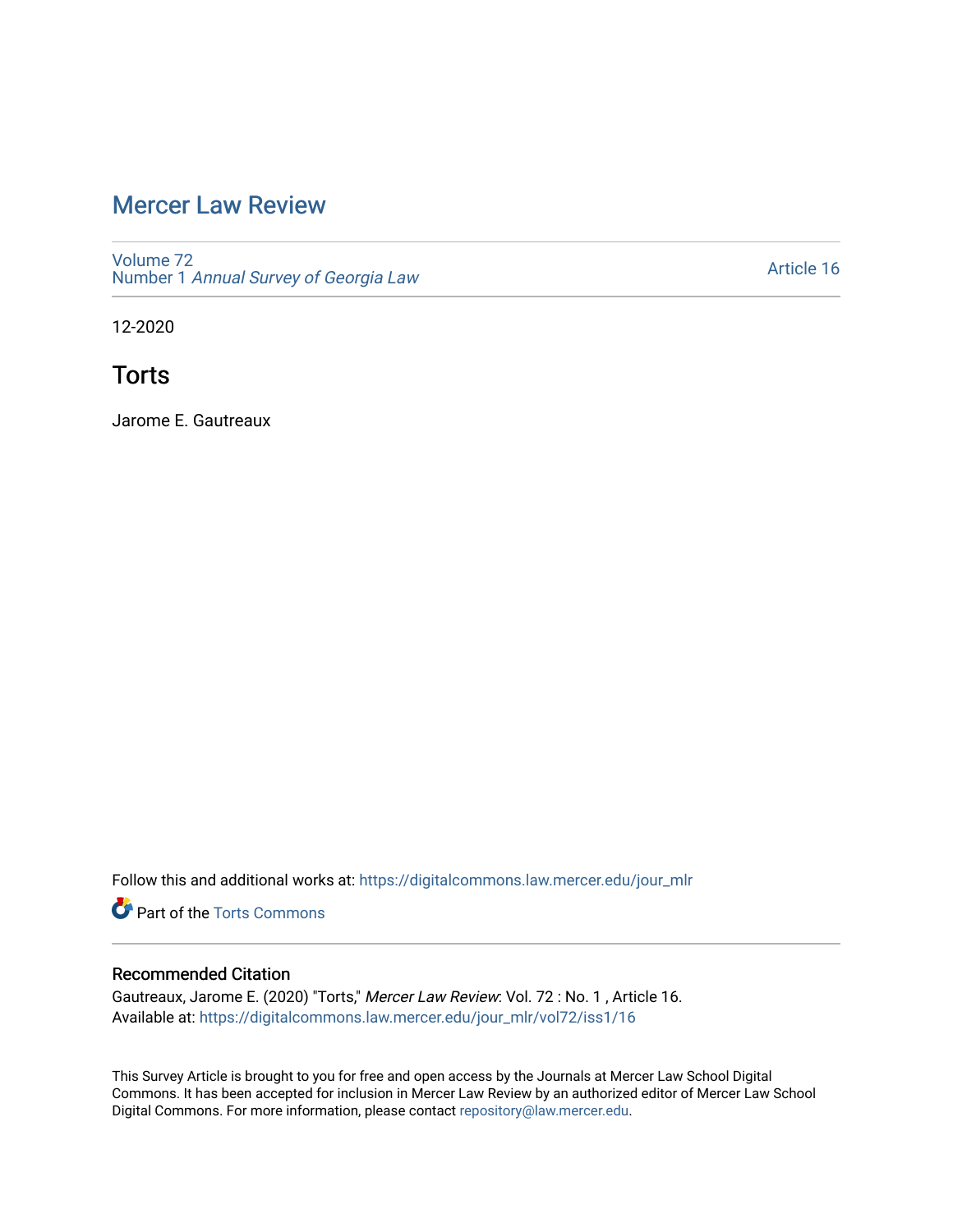# **Torts**

# **by Jarome E. Gautreaux[\\*](#page-1-0)**

# I. INTRODUCTION

This Article addresses recent cases decided during the survey period in the area of torts.[1](#page-1-1) This survey period is especially remarkable for a couple of cases decided by the Georgia Supreme Court that overruled prior precedents.

### II.MEDICAL MALPRACTICE

A jury returned a verdict for over a million dollars but declined to award anything for pain and suffering in *Rockdale Hospital, LLC v. Evans.*[2](#page-1-2) This oddity resulted in the plaintiff seeking additur or a new trial on damages on the grounds that the verdict was clearly inadequate and inconsistent with the preponderance of the evidence.[3](#page-1-3) The trial court denied the motion and the Georgia Court of Appeals reversed the trial court's denial of that motion and ordered a new trial of the entire case.[4](#page-1-4) In reaching its decision, the court of appeals concluded that the verdict was "so clearly inadequate under a preponderance of the evidence as to shock the conscience and necessitate a new trial under  $\text{OCGA} \S 51-12-12$ (b)."[5](#page-1-5)

The Georgia Supreme Court reversed, holding that the court of appeals wrongly applied a preponderance of the evidence standard rather than an abuse of discretion standard to its review of the trial court's

<span id="page-1-5"></span><span id="page-1-4"></span><span id="page-1-3"></span><sup>5</sup> *Id.* (citing Evans v. Rockdale Hosp*.*, LLC, 345 Ga. App. 511, 516, 813 S.E.2d 601, 606 (2018)).



<span id="page-1-0"></span><sup>\*</sup> Partner, Gautreaux Law Firm, Macon, Georgia. Adjunct Professor, Mercer University School of Law. Mercer University (B.S., 1990); Georgia State University (M.A., 1995); Mercer University School of Law (J.D., 1998). Member, State Bar of Georgia.

<span id="page-1-2"></span><span id="page-1-1"></span><sup>1</sup> For an analysis of tort law during the previous survey period, see Jarome E. Gautreaux, *Torts*, *Annual Survey of Georgia Law*, 71 MERCER L. REV. 295 (2019).

<sup>2</sup> 306 Ga. 847, 834 S.E.2d 77 (2019).

<sup>3</sup> *Id.* at 850, 834 S.E.2d at 81.

<sup>4</sup> *Id.*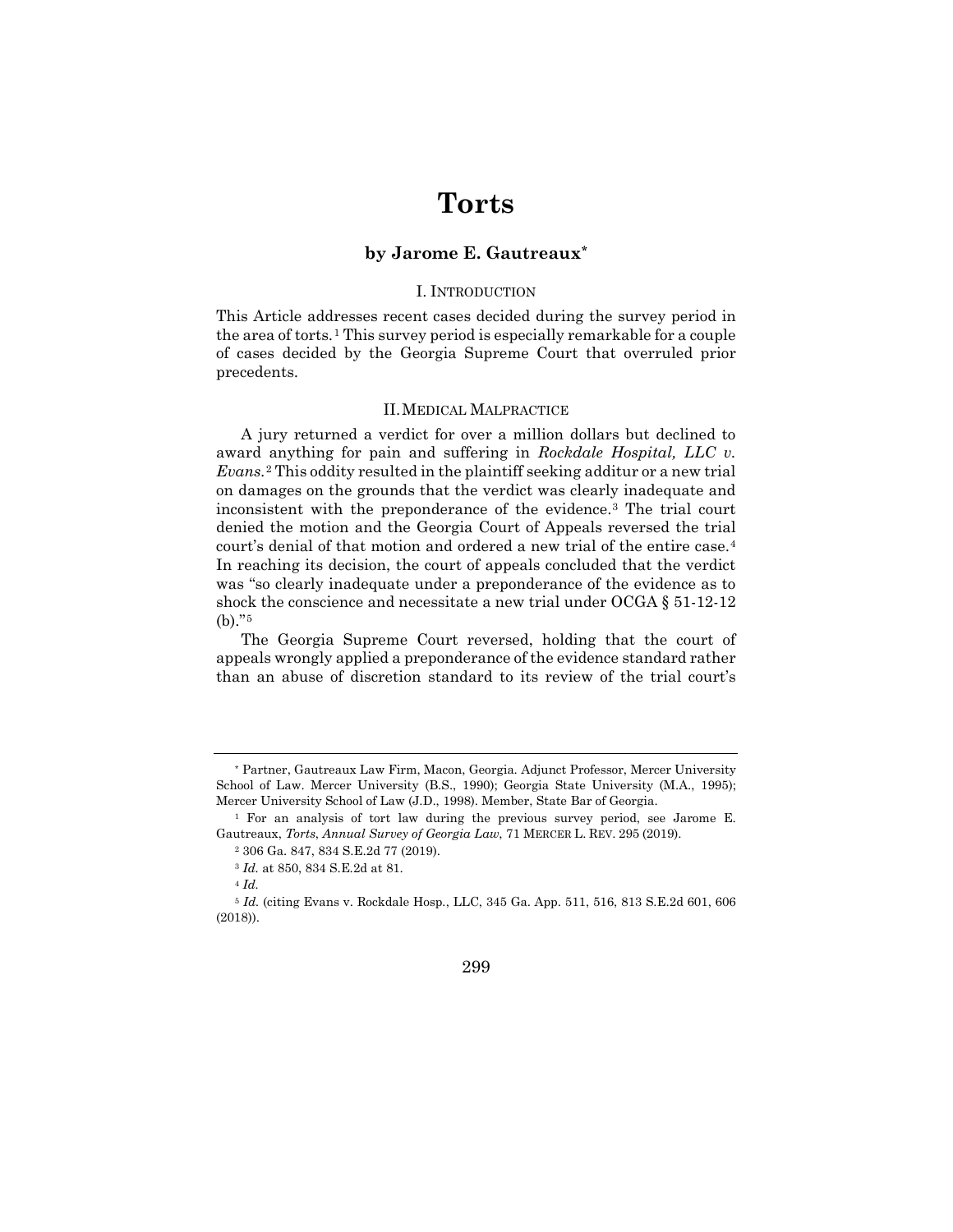decision.[6](#page-2-0) The court of appeals decision was therefore vacated and the case was remanded.[7](#page-2-1)

A trial court granted a directed verdict on the issue of proof of negligence in *Rhoades v. McCormack*.[8](#page-2-2) The case involved a facial burn during a dental procedure, apparently from an overheated saw.[9](#page-2-3) At trial, the plaintiff's expert could not offer an opinion about the specific measures that the doctor performing the surgery should have undertaken to prevent the burn.[10](#page-2-4) Thus, the trial court granted a directed verdict because the plaintiff had failed to prove an act of negligence.<sup>[11](#page-2-5)</sup>

The court of appeals affirmed the trial court, agreeing that there was no showing of any specific act of negligence proved, and thus the expert was simply relying on an inference of negligence because of an unintended result.[12](#page-2-6) In reaching this result, the court reiterated the well-established rule that the doctrine of *res ipsa loquitor* does not apply in medical negligence cases.[13](#page-2-7)

The Georgia Supreme Court reversed the court of appeals on the issue of a jury instruction on assumption of the risk in *Daly v. Berryhill*.[14](#page-2-8) At trial, the evidence showed that a man fainted and fell from a deer stand five days after undergoing heart surgery.[15](#page-2-9) The plaintiff alleged that the physician prescribed too much blood pressure medication following the surgery.<sup>[16](#page-2-10)</sup> The trial court instructed the jury on assumption of the risk, and the court of appeals reversed.[17](#page-2-11)

The Georgia Supreme Court reversed the court of appeals.[18](#page-2-12) The plaintiff argued evidence had to show knowledge of an actual, specific risk, such as knowledge that the plaintiff knew the specific risk of fainting because of his blood pressure medicine.<sup>[19](#page-2-13)</sup> But, based on evidence that the physician instructed the plaintiff not to engage in strenuous activity and not to lift more than ten pounds or bend or stoop over for at least seven days post-surgery, the court found that the assumption of the

<span id="page-2-2"></span><sup>7</sup> *Id.*

<span id="page-2-11"></span><span id="page-2-10"></span><span id="page-2-9"></span><span id="page-2-8"></span><span id="page-2-7"></span><span id="page-2-6"></span><span id="page-2-5"></span><span id="page-2-4"></span><span id="page-2-3"></span><sup>13</sup> *Id.* at 639, 839 S.E.2d at 175 (citing Hawkins v. OB-GYN Assocs*., P.A.*, 290 Ga. App. 892, 894, 660 S.E.2d 835, 838 (2008)).

<sup>14</sup> 303 Ga. 831, 843 S.E.2d 870 (2020).

<sup>15</sup> *Id.* at 831, 843 S.E.2d at 871.

<span id="page-2-1"></span><span id="page-2-0"></span><sup>6</sup> *Id.* at 853, 834 S.E.2d at 82.

<sup>8</sup> 353 Ga. App. 635, 839 S.E.2d 171 (2020).

<sup>9</sup> *Id.* at 636, 839 S.E.2d at 173.

<sup>10</sup> *Id.* at 637, 839 S.E.2d at 174.

<sup>11</sup> *Id.* at 635, 839 S.E.2d at 173.

<sup>12</sup> *Id.* at 638–39, 839 S.E.2d at 175.

<sup>16</sup> *Id.* at 832, 843 S.E.2d at 872.

<sup>17</sup> *Id.* at 831, 843 S.E.2d at 871.

<span id="page-2-12"></span><sup>18</sup> *Id.* at 831, 843 S.E.2d at 870.

<span id="page-2-13"></span><sup>19</sup> *Id.* at 834, 843 S.E.2d at 873.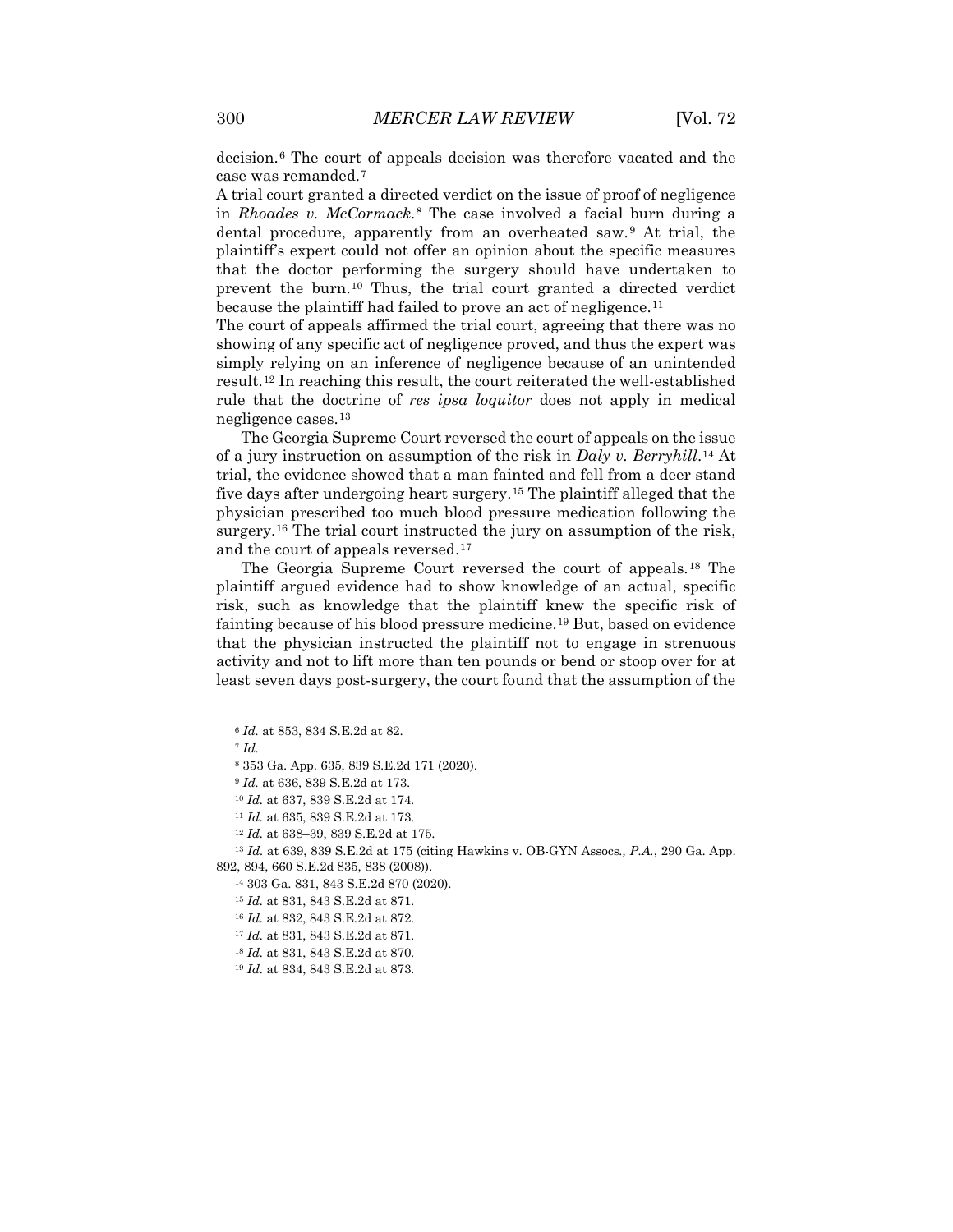risk instruction was properly given by the trial court.[20](#page-3-0) Thus, it appears that the supreme court is not requiring specific subjective knowledge of the plaintiff to support a charge on assumption of the risk, and may now be using an objective "reasonable person" standard, or something very akin to it, on this issue.<sup>[21](#page-3-1)</sup>

#### III. IMMUNITY AND GOVERNMENTAL LIABILITY

The topic of qualified immunity and its evolution into a nearly all-powerful defense to claims against governmental malfeasance is getting much-needed attention these days.<sup>[22](#page-3-2)</sup> As is true in most survey periods, the Georgia courts also continue to address immunity of governmental actors involved in tort actions.

The scope of the parties who must receive an ante litem notice was at issue in *Moats v. Mendez*.[23](#page-3-3) The underlying case involved a car wreck between the plaintiff and a deputy sheriff. The ante litem notice was sent to the County Commissioners but not to the Sheriff's Office. The complaint was eventually filed and motions to dismiss were filed based on the failure of the plaintiff to send an ante litem notice to the Sheriff's Office. The trial court denied the motion to dismiss, and interlocutory review was sought and granted.<sup>[24](#page-3-4)</sup>

A majority of the court of appeals reversed the trial court's denial of the motion to dismiss.[25](#page-3-5) The majority opinion held that an ante litem notice must be provided to the Sheriff's Office when the claim involves conduct for which the Sheriff can be held vicariously liable.<sup>26</sup> Apparently, the Sheriff is enough "like" a county that it can be treated as a county for ante litem purposes.<sup>[27](#page-3-7)</sup> Thus, despite the plain text of the statute that a claim against a county should be presented to the county, the majority reasons that a county presentment statute morphs into a Sheriff presentment statute, all while the statute never mentions sheriffs at all.[28](#page-3-8)

<sup>20</sup> *Id.*, 843 S.E.2d at 874.

<span id="page-3-1"></span><span id="page-3-0"></span><sup>21</sup> *Id.* 843 S.E.2d at 873–74 (discussing cases on specific knowledge requirement versus the "common sense" standard).

<span id="page-3-6"></span><span id="page-3-5"></span><span id="page-3-4"></span><span id="page-3-3"></span><span id="page-3-2"></span><sup>22</sup> *See* Jamison v. McClendon, No. 3:16-cv-595-CWR-LRA, 2020 U.S. Dist. LEXIS 139327(S.D. Miss. August 4, 2020).

<sup>23</sup> 349 Ga. App. 811, 824 S.E.2d 808 (2019)(cert granted).

<sup>24</sup> *Id*. at 12, 824 S.E.2d at 809–10.

<sup>25</sup> *Id.* at 818, 824 S.E.2d at 814.

<sup>26</sup> *Id.* at 817–18, 824 S.E.2d at 813–14.

<span id="page-3-7"></span><sup>27</sup> *Id.* at 814–15, 824 S.E.2d at 811–12.

<span id="page-3-8"></span><sup>28</sup> *Id.* at 817, 824 S.E.2d at 813.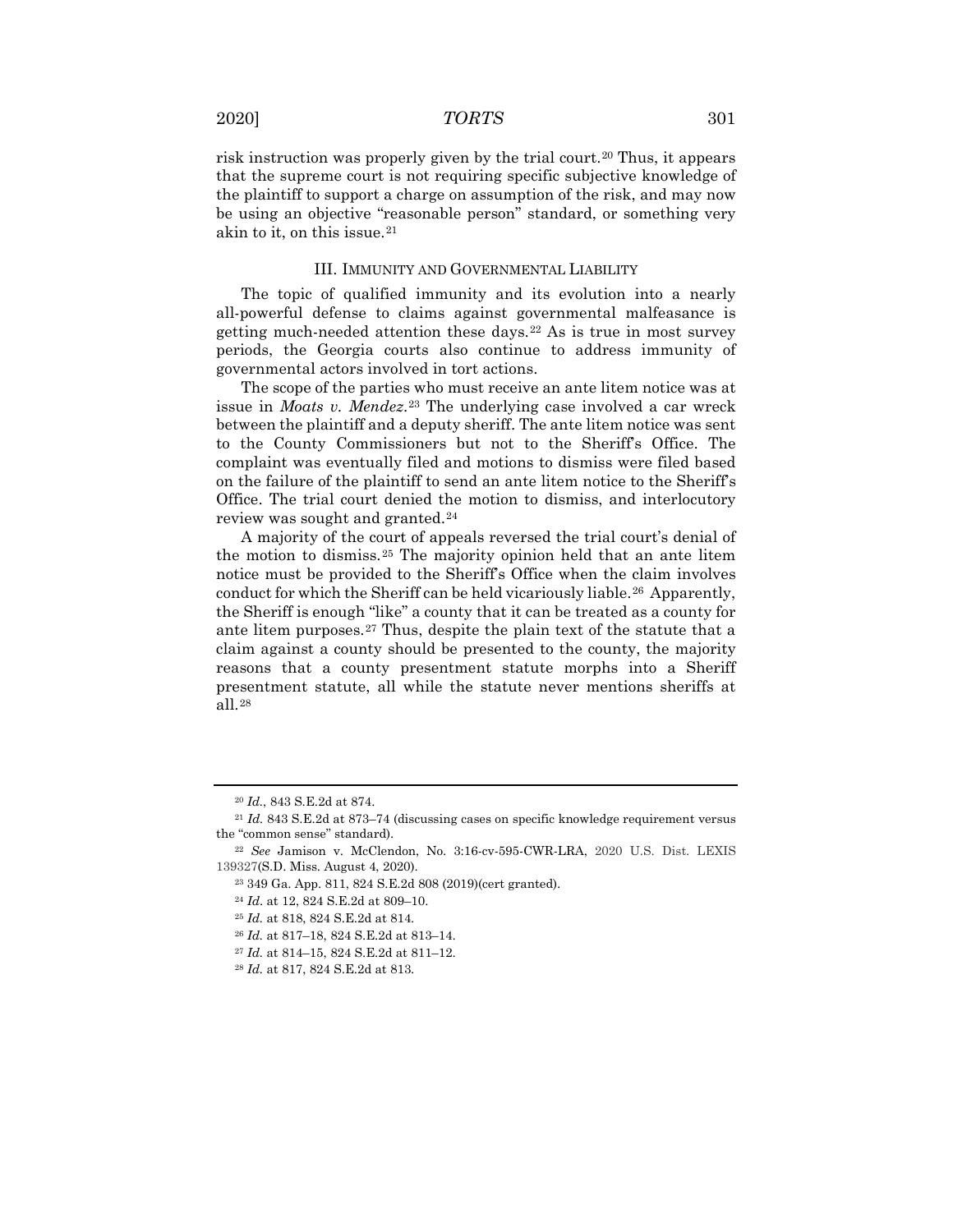The dissent rejected the "county-like" theory and noted that the language of O.C.G.A.  $\S 36-11-129$  $\S 36-11-129$  does not specifically mention any entities other than counties and the text specifically only applies to "claims against counties."[30](#page-4-1) The dissent also concluded that if the claim is treated as a claim against a county, the presentment of the claim to the county should suffice.[31](#page-4-2)

Certiorari has been granted, so the Georgia Supreme Court should be issuing an opinion soon that resolves the debate.<sup>[32](#page-4-3)</sup>

City immunity also received appellate scrutiny during the survey period. In *City of Lafayette v. Chandler*,[33](#page-4-4) the court of appeals dealt with the recurring issue of how specific the demand for damages must be in an ante litem notice.[34](#page-4-5) The case involved a serious motor vehicle wreck between the plaintiff and a city firefighter.<sup>[35](#page-4-6)</sup> The ante litem notice, sent pursuant to O.C.G.A. § [36](#page-4-7)-33-5(e),<sup>36</sup> advised the city that the injured person was seeking over \$100,000 in damages for treatment of several broken bones and corresponding hospitalizations and would seek to recover \$1,000,000 at trial.[37](#page-4-8)

The City argued that this general statement of the amount of damages was not specific enough to satisfy the statute.<sup>[38](#page-4-9)</sup> The court rejected that argument and held that the statement of the amount of damages was sufficient.[39](#page-4-10) In reaching this conclusion, the court noted that the \$1,000,000 figure was specific enough to constitute an offer of compromise under the statute.[40](#page-4-11) A note of caution, however, is important, as it seems the court also would not find the mere statement that damages "may exceed" a certain amount to be sufficient; it was the \$1,000,000 amount that appeared to be an offer of compromise (or close to it) that tipped the scales from an impermissibly unclear amount of damages to a sufficiently definite statement of damages under the statute.<sup>[41](#page-4-12)</sup>

<sup>29</sup> O.C.G.A. § 36-11-1 (2019).

<span id="page-4-5"></span><span id="page-4-4"></span><span id="page-4-3"></span><span id="page-4-2"></span><span id="page-4-1"></span><span id="page-4-0"></span><sup>30</sup> *Moates*, 349 Ga. App. at 820–21, 824 S.E.2d at 815–16 (Doyle, J., *concurring in part and dissenting in part)*.

<sup>31</sup> *Id.* at 821, 824 S.E.2d at 816.

<sup>32</sup> Mendez v. Moats, 2019 Ga. LEXIS 855\* (Dec. 23, 2019.)

<sup>33</sup> 354 Ga. App. 259, 840 S.E.2d 638 (2020).

<sup>34</sup> *Id.* at 840, 840 S.E.2d at 639.

<span id="page-4-7"></span><span id="page-4-6"></span><sup>35</sup> *Id.*

<sup>36</sup> O.C.G.A. § 36-33-5(e) (2019).

<span id="page-4-8"></span><sup>37</sup> *City of Lafayette*, 354 Ga. App. at 259, 840 S.E.2d at 639.

<span id="page-4-10"></span><span id="page-4-9"></span><sup>38</sup> *Id.* at 260, 840 S.E.2d at 639.

<sup>39</sup> *Id.* at 261–62, 840 S.E.2d at 640–41.

<span id="page-4-11"></span><sup>40</sup> *Id.* at 262, 840 S.E.2d at 641.

<span id="page-4-12"></span><sup>41</sup> *Id.* at 261, 840 S.E.2d at 640 (discussing cases).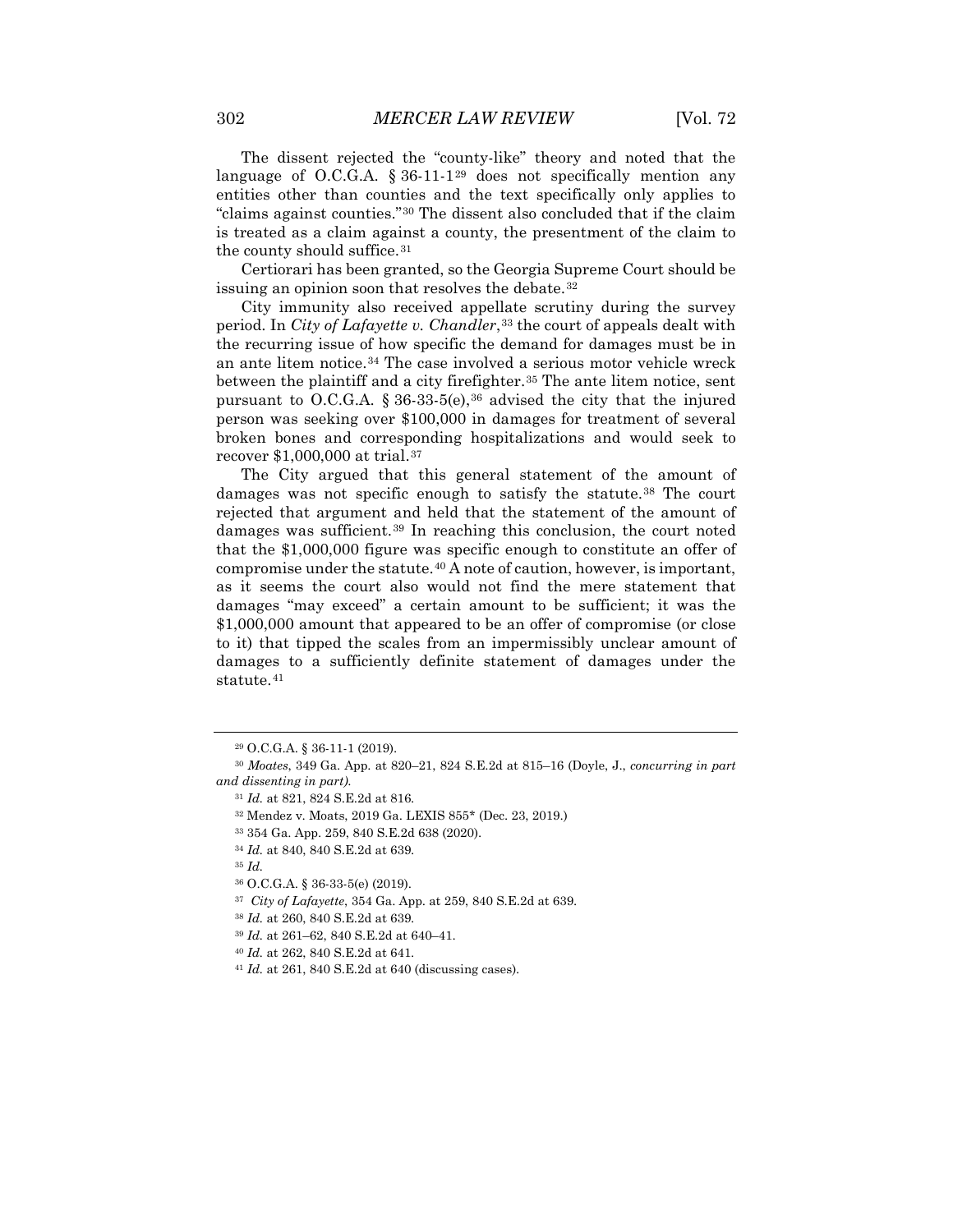2020] *TORTS* 303

County immunity was at issue in *Gwinnett County v. Ashby*.[42](#page-5-0) In *Ashby*, a mom attended her son's football practice, and while there, she stepped or slipped into an uncovered drain, sustaining serious injuries. The County asserted that the claims against it should be dismissed on grounds of sovereign immunity. The trial court denied the motion but granted an interlocutory appeal.[43](#page-5-1)

The court of appeals reversed.<sup>[44](#page-5-2)</sup> In so doing, it rejected the injured person's arguments regarding waiver of sovereign immunity.[45](#page-5-3) Specifically, the court rejected the plaintiff's arguments that the purchase of liability insurance waived sovereign immunity of the county and that the state Tort Claims Act somehow applied to counties as well.<sup>[46](#page-5-4)</sup> Finally, the court rejected the plaintiff's contention that the Recreational Property Act waived the county's immunity.[47](#page-5-5)

## IV. PREMISES LIABILITY

Whether a lease provision containing a one-year limitation period for filing a lawsuit is enforceable was at issue in *Langley v. MP Spring Lake, LLC*.[48](#page-5-6) In that case, Langley, the tenant, was hurt when she slid on a crumbling curb in a common area of the apartment complex. Both the trial court and the court of appeals enforced the one-year limitation period. The court of appeals noted that the lease provided that the oneyear period applied to "any legal action" even though it did not specifically state that it applied to personal injury actions. In so doing, the court of appeals purported to be relying on the plain language of the lease.[49](#page-5-7)

The supreme court reversed.<sup>[50](#page-5-8)</sup> The court noted that there were two main interpretations of the scope of the phrase "any legal action": an expansive one based on just the words themselves and a more narrow one based on the words plus the context of the lease.<sup>[51](#page-5-9)</sup> Even textualists normally say that the context of words is important, but it appears that both the court of appeals and the trial court failed to take into account the context of the one-year limitation phrase.[52](#page-5-10)

<span id="page-5-1"></span><span id="page-5-0"></span><sup>42</sup> 354 Ga. App. 863, 842 S.E.2d 70 (2020).

<sup>43</sup> *Id.*, 842 S.E.2d at 71.

<span id="page-5-2"></span><sup>44</sup> *Id.*

<span id="page-5-4"></span><span id="page-5-3"></span><sup>45</sup> *Id.* at 865, 842 S.E.2d at 72.

<sup>46</sup> *Id.* at 865–66, 842 S.E.2d at 73.

<span id="page-5-5"></span><sup>47</sup> *Id.* at 866, 842 S.E.2d at 73.

<span id="page-5-6"></span><sup>48</sup> 307 Ga. 321, 834 S.E.2d 800 (2019).

<span id="page-5-7"></span><sup>49</sup> *Id.* at 321–23, 834 S.E.2d at 802–03.

<sup>50</sup> *Id.* at 329, 834 S.E.2d at 808.

<span id="page-5-10"></span><span id="page-5-9"></span><span id="page-5-8"></span><sup>51</sup> *Id.* at 325, 834 S.E.2d at 805.

<sup>52</sup> *Id.* at 327, 834 S.E2d at 806.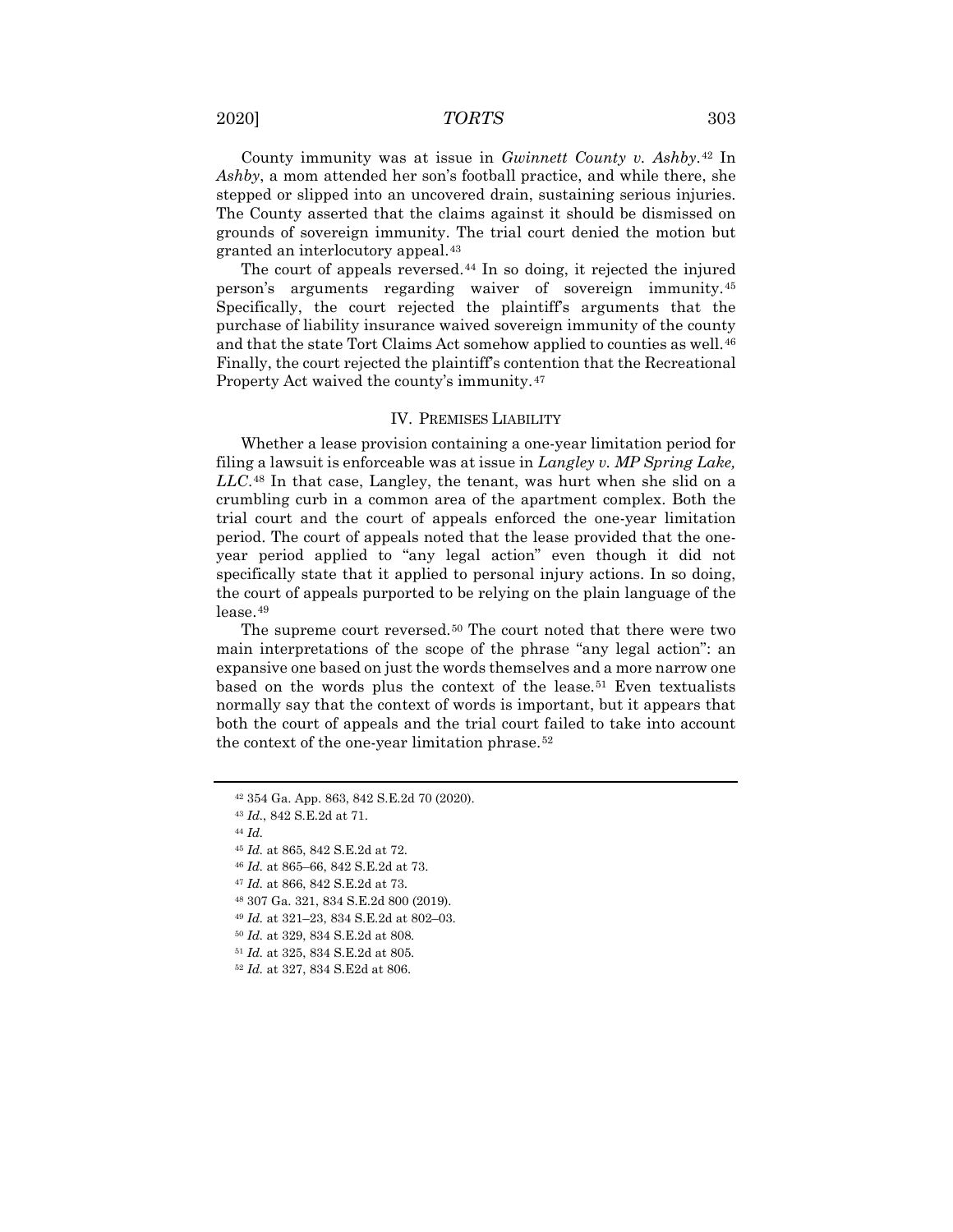The supreme court also noted that it seemed unlikely, for example, that the limitation provision would apply to such legal matters as a car wreck between the plaintiff and one of the apartment managers, or to a claim involving an intentional attack by an apartment manager.<sup>[53](#page-6-0)</sup> The court left open the possibility that a differently-worded limitation period would be enforceable, but did not specifically address that broader issue.[54](#page-6-1)

The knowledge required to sustain a claim for a slip and fall was at issue in *Ermert v. Wildwood at Meadow Gate Homeowners Association.*[55](#page-6-2) In that case, the plaintiff stepped in a hole in a grassy common area near a pond on the property and fractured her foot. The plaintiff's son notified the management company and pictures were taken of the area, but no hole was located in the area where the fall was alleged to have occurred.<sup>[56](#page-6-3)</sup>

The trial court granted summary judgment. In its order, the trial court noted that there was no evidence supporting any actual or constructive notice of the hole. One way to prove such notice was to show that the hazard had existed for enough time for a reasonable inspection to have revealed it.<sup>[57](#page-6-4)</sup>

The court of appeals affirmed.<sup>[58](#page-6-5)</sup> The court noted that the plaintiff had failed to show that any more thorough inspection of the area was necessary, in light of no previous falls or injuries in the area.[59](#page-6-6) The court reiterated the long-standing rule that the law, in this context, requires only ordinary care, not extraordinary care.[60](#page-6-7)

The constitutionality of a portion of the dog-bite statute, O.C.G.A. § 51-2-7,<sup>[61](#page-6-8)</sup> was at issue in *S&S Towing & Recovery, Ltd. v. Charnota*.<sup>[62](#page-6-9)</sup> In *Charnota*, the plaintiff was walking his dog on a leash in front of his home when his dog was attacked and killed by another dog that came from S&S Towing & Recovery's premises nearby. Then the dog continued into the plaintiff's house and attacked the plaintiff.[63](#page-6-10)

One of the claims was brought under O.C.G.A. § 51-2-7, which provides in full as follows:

<span id="page-6-3"></span><span id="page-6-2"></span><span id="page-6-1"></span><span id="page-6-0"></span><sup>53</sup> *Id.* 

<sup>54</sup> *Id.* at 379, 834 S.E.2d at 807.

<sup>55</sup> 354 Ga. App. 656, 840 S.E.2d 457 (2020).

<span id="page-6-4"></span><sup>56</sup> *Id.* at 657, 840 S.E.2d at 459.

<sup>57</sup> *Id.* at 657–58, 840 S.E.2d at 459.

<sup>58</sup> *Id.* at 661, 840 S.E.2d at 461.

<span id="page-6-6"></span><span id="page-6-5"></span><sup>59</sup> *Id.* at 660–61, 840 S.E.2d at 461.

<span id="page-6-7"></span><sup>60</sup> *Id.* at 659, 840 S.E.2d at 460.

<span id="page-6-9"></span><span id="page-6-8"></span><sup>61</sup> O.C.G.A. § 51-2-7 (2019).

<sup>62</sup> 844 S.E.2d 730 (2020).

<span id="page-6-10"></span><sup>63</sup> *Id.* at 731–32.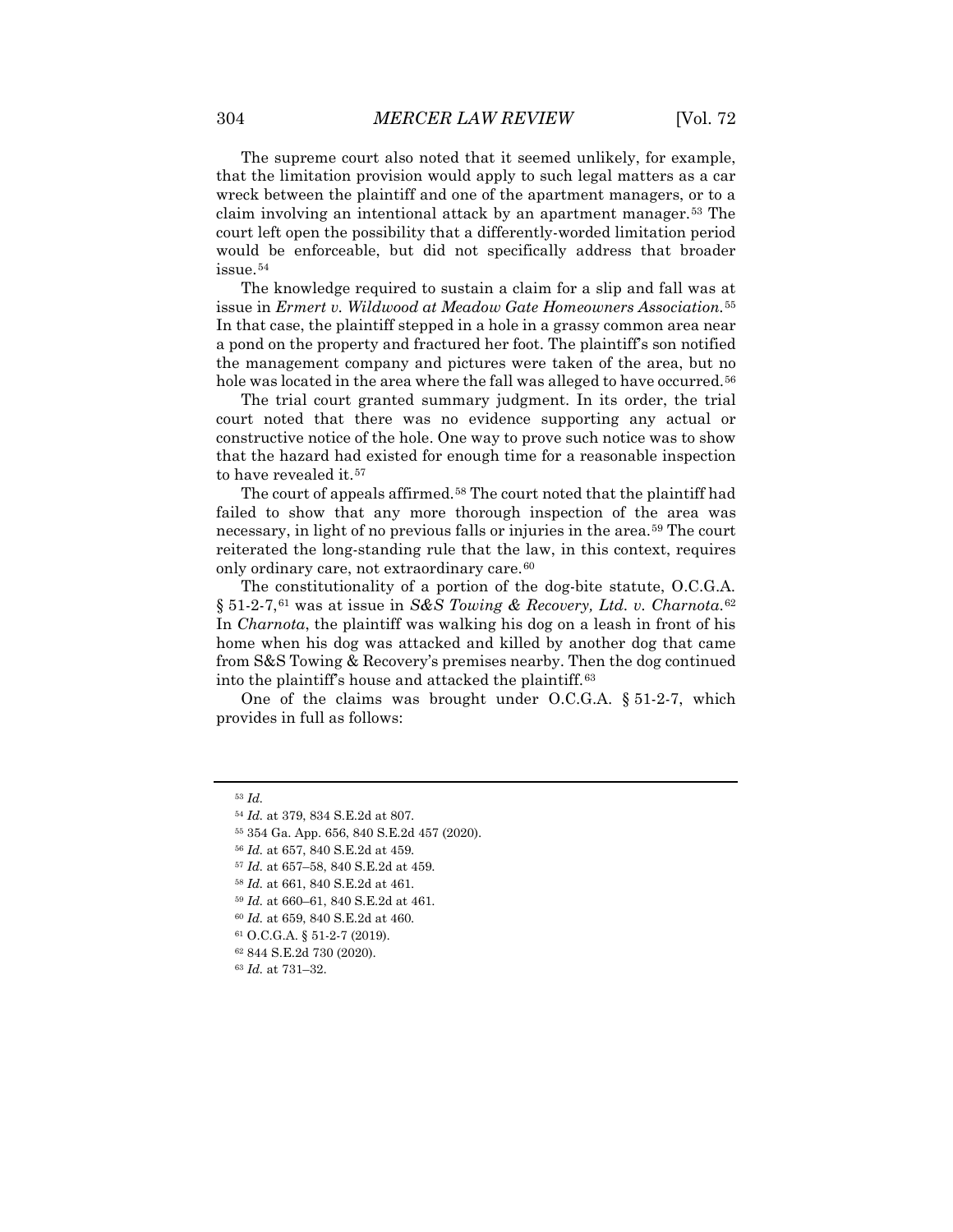A person who owns or keeps a vicious or dangerous animal of any kind and who, by careless management or by allowing the animal to go at liberty, causes injury to another person who does not provoke the injury by his own act may be liable in damages to the person so injured. In proving vicious propensity, it shall be sufficient to show that the animal was required to be at heel or on a leash by an ordinance of a city, county, or consolidated government, and the said animal was at the time of the occurrence not at heel or on a leash.<sup>[64](#page-7-0)</sup>

The Defendants argued that the presumption of viciousness that is contained in the statute violated due process. The trial court rejected that argument but granted an interlocutory application.[65](#page-7-1)

The supreme court analyzed the history of the two sentences of the statute.[66](#page-7-2) The court noted that knowledge of the animal's dangerousness was an essential element of the action from the time the statute was first enacted.[67](#page-7-3) The defendants argued that the second sentence (which was added later) created a presumption that an animal was dangerous based only on a violation of the leash law, and thus violated due process.<sup>[68](#page-7-4)</sup>

The court determined that the second sentence of O.C.G.A. § 51-2-7 simply created an additional method of proving that an animal was dangerous or vicious.<sup>[69](#page-7-5)</sup> That is, an owner can rebut the presumption of dangerousness by showing that he or she had no knowledge either of the animal's dangerousness or that the animal was unrestrained.[70](#page-7-6) This rebuttable presumption, the court held, did not violate due process.[71](#page-7-7)

# V. APPORTIONMENT

Apportionment in tort cases continues to receive a good deal of appellate attention.

In *Suzuki Motor of America, Inc. v. Johns*,[72](#page-7-8) a motorcyclist was injured and brought product liability claims based on allegedly defective brakes. After plaintiff was injured, he received a notice of a recall from Suzuki. Suit was filed.[73](#page-7-9)

<span id="page-7-1"></span><span id="page-7-0"></span>At trial, defendants contended that the crash was caused not by any defect with the brakes, but rather by the plaintiff's negligent

<sup>64</sup> O.C.G.A. § 51-2-7 (2019).

<sup>65</sup> *Charnota*, 844 S.E.2d at 732.

<sup>66</sup> *See id.* at 732–36.

<span id="page-7-4"></span><span id="page-7-3"></span><span id="page-7-2"></span><sup>67</sup> *Id.* at 734.

<span id="page-7-5"></span><sup>68</sup> *Id.*

<sup>69</sup> *Id.* at 735.

<span id="page-7-6"></span><sup>70</sup> *Id.*

<span id="page-7-7"></span><sup>71</sup> *Id.*

<span id="page-7-8"></span><sup>72</sup> 351 Ga. App. 186, 830 S.E.2d 549 (2019)(cert. granted).

<span id="page-7-9"></span><sup>73</sup> *Id.* at 186–88, 830 S.E.2d at 552–54.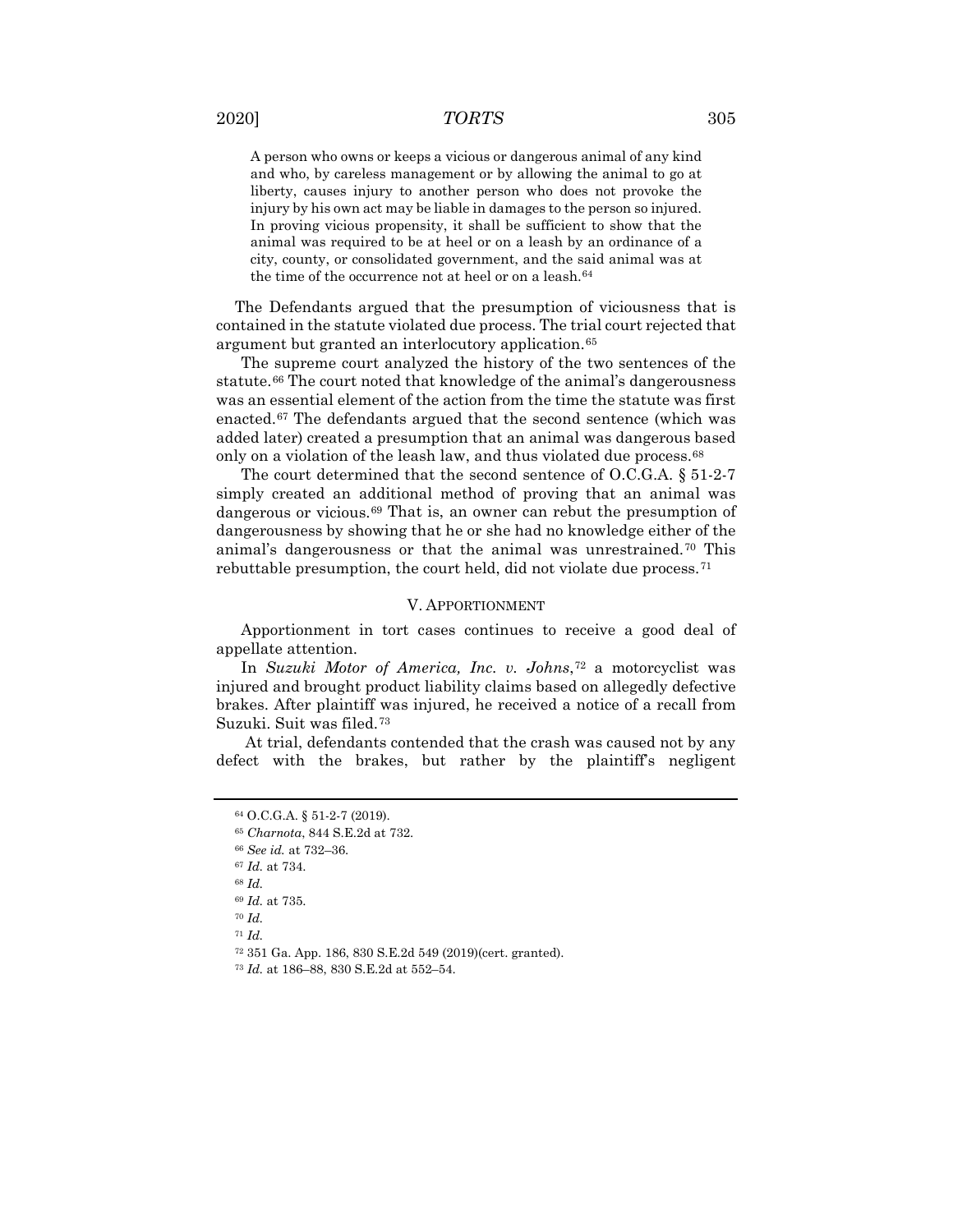maintenance, and specifically, his failure to change the brake fluid frequently enough. Plaintiffs contended that there was a defect with the brakes that resulted in the brake failure. The jury found for plaintiff and awarded \$10.5 million in compensatory damages. The jury apportioned 49% of the blame to plaintiff and 51% to the defendants collectively.[74](#page-8-0) The trial court then apportioned the award pursuant to O.C.G.A. § 51-12-33.[75](#page-8-1) Defendants sought a directed verdict and new trial, which were denied.[76](#page-8-2)

The court of appeals analyzed the defendants' claim that the brakes were "materially altered" by the plaintiff and concluded that the question of alteration was for the jury.[77](#page-8-3) The court relied also on the long-standing rule that questions of proximate cause are generally reserved for the jury.[78](#page-8-4)

Regarding the warnings claim, the court of appeals likewise found a jury issue existed.[79](#page-8-5) The court also noted that expert testimony on the adequacy of the warnings was not necessary.[80](#page-8-6) Also, the court permitted into evidence two other similar incidents.[81](#page-8-7)

The more interesting aspect of the case was that the court also concluded that the apportionment of fault to the plaintiff was permitted, despite the common law principle that comparative negligence was not a defense to strict product liability claims.[82](#page-8-8) In reaching this conclusion, the court relied on *Couch v. Red Roof Inns,[83](#page-8-9)* where the Georgia Supreme Court gave a broad reading to the apportionment statute.<sup>[84](#page-8-10)</sup> The supreme court will likely have to decide how to reconcile these competing rules no comparative negligence in strict product liability claims versus apportionment.

Several issues, including apportionment, were involved in *Avis Rent A Car System, LLC v. Smith*.[85](#page-8-11) In that case, an employee of an Avis car rental business came back to work one night and stole one of the cars

<span id="page-8-0"></span><sup>74</sup> *Id.* at 189, 830 S.E.2d at 554

<span id="page-8-2"></span><span id="page-8-1"></span><sup>75</sup> O.C.G.A. § 51-12-33.

<sup>76</sup> *Suzuki Motor of America, Inc.,* 351 Ga. App. at 189, 830 S.E.2d at 554.

<span id="page-8-3"></span><sup>77</sup> *Id.* at 191, 830 S.E.2d at 555.

<span id="page-8-4"></span><sup>78</sup> *Id.* at 193, 830 S.E.2d at 556–57.

<sup>79</sup> *Id.* at 194, 830 S.E.2d at 557.

<sup>80</sup> *Id.* at 194–95, 830 S.E.2d at 558.

<sup>81</sup> *Id.* at 196–97, 830 S.E.2d at 559.

<sup>82</sup> *Id.* at 198, 830 S.E.2d at 560.

<sup>83</sup> 291 Ga. 359, 729 S.E.2d 378 (2012).

<span id="page-8-11"></span><span id="page-8-10"></span><span id="page-8-9"></span><span id="page-8-8"></span><span id="page-8-7"></span><span id="page-8-6"></span><span id="page-8-5"></span><sup>84</sup> *Suzuki Motor of America, Inc.,* 351 Ga. App. at 198, 830 S.E2d at 560 (citing Couch v. Red Roof Inns, 291 Ga. 359, 362, 729 S.E.2d 378, 381 (2012)).

<sup>85</sup> 353 Ga. App. 24, 836 S.E.2d 100 (2019).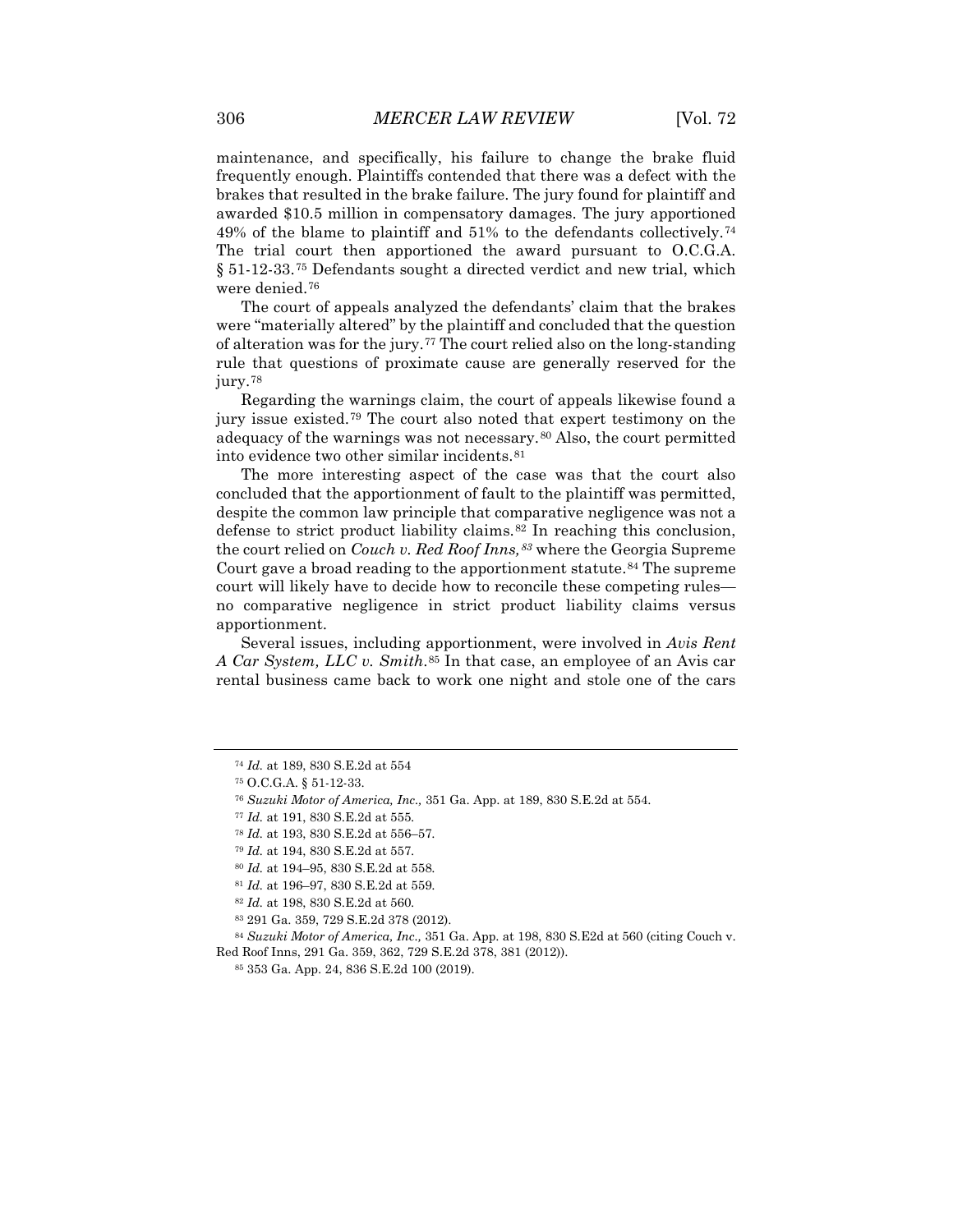from the lot. The car was then involved in a police chase and crashed into a wall where the plaintiff was sitting, inflicting serious injuries.<sup>[86](#page-9-0)</sup>

Suit was filed against Avis Rent a Car System and Avis Business Group, and a large verdict was returned. The verdict apportioned damages as well, finding that the two Avis entities were 50% at fault, the operator of the Avis local business was 15% at fault, and the employee who stole the car was  $15\%$  at fault.<sup>[87](#page-9-1)</sup> A manager and a security officer were each apportioned 1% fault as well.<sup>[88](#page-9-2)</sup> Avis argued on appeal that it should have had less fault apportioned to it.<sup>[89](#page-9-3)</sup> The trial court apportioned a total of 67% of the fault to Avis, on the grounds that the other defendants were employees of Avis, and thus Avis was liable for their fault as well.<sup>[90](#page-9-4)</sup> Avis argued that 15% of the fault should not have been attributed to it.[91](#page-9-5) The main problem with the trial court's decision was that it failed to consider that claims were asserted against Avis that were not based on vicarious liability, and the jury's verdict did not specify the amounts awarded under any particular theory of liability—vicarious or direct.<sup>[92](#page-9-6)</sup>

The local Avis business that operated the lot and its owner argued that they were not liable for claims of negligent hiring or negligent retention because the employee who stole the car, Perry, was not acting under color of employment when he collided with the plaintiff.<sup>[93](#page-9-7)</sup>

This was perhaps a fairly easy call for the court. It takes no special acts of ratiocination to discern that an employee who comes back to the car lot after it has closed and steals a car and then flees the police is not acting under color of employment. But what is the test for this vague phrase—"under color of employment?" The court rejected a broad construction of the phrase that would conclude that an employee acts under color of employment when her actions bear any relationship at all to her employment.<sup>[94](#page-9-8)</sup> Instead, the court concluded that an employee acts under color of employment when "the employer-related conduct that allowed the employee to commit the tort was conduct in the performance of his duties, or conduct permitted by, approved by, or allowed by the employer."[95](#page-9-9)

<sup>89</sup> *Id.* 

<sup>94</sup> *Id.*

<sup>86</sup> *Id.* at 25, 836 S.E.2d at 103.

<sup>87</sup> *Id.* at 24–25, 836 S.E.2d at 102–03.

<sup>88</sup> *Id.* at 25, 836 S.E.2d at 103.

<sup>90</sup> *Id.* at 26, 836 S.E.2d at 103–04.

<span id="page-9-9"></span><span id="page-9-8"></span><span id="page-9-7"></span><span id="page-9-6"></span><span id="page-9-5"></span><span id="page-9-4"></span><span id="page-9-3"></span><span id="page-9-2"></span><span id="page-9-1"></span><span id="page-9-0"></span><sup>91</sup> *Id.*, 836 S.E.2d at 104 (apparently Avis did not contest its liability for the 1% fault of the security manager).

<sup>92</sup> *Id.* at 27, 836 S.E.2d at 104.

<sup>93</sup> *Id.* at 28, 836 S.E.2d at 105.

<sup>95</sup> *Id.* at 28–29, 836 S.E.2d at 105 (discussing cases).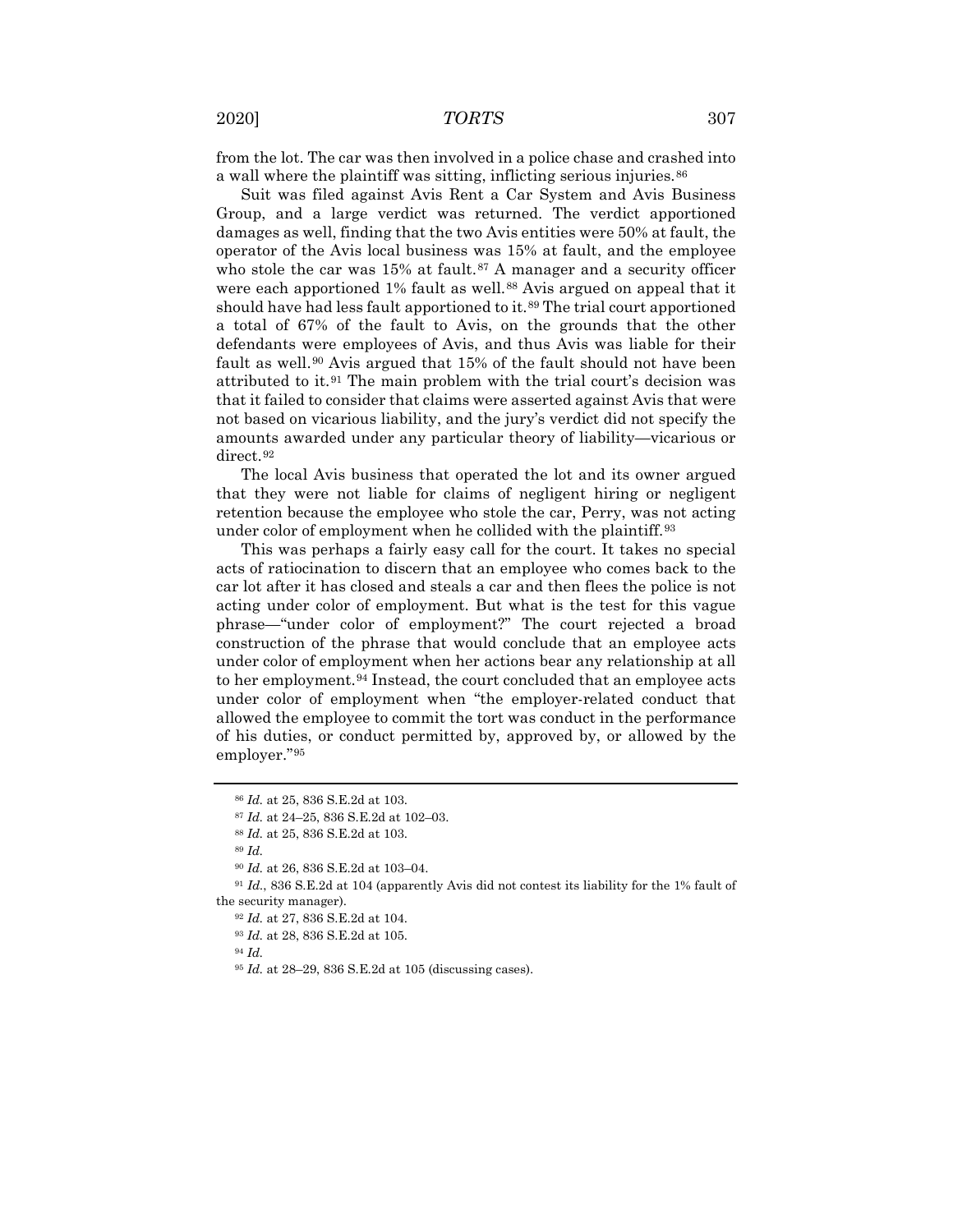### VI. MALICIOUS PROSECUTION

One case this survey period seems like it was straight out of a Dickens' novel. A person bought a tomato at WalMart but received a beating and a broken leg from an overzealous officer who apparently thought the tomato was stolen.[96](#page-10-0) In *Carnegay v. WalMart Stores, Inc*., a person bought and paid for a tomato, but then thought he had been overcharged for it so he walked to the produce department to weigh it and then left the store. That was when a security guard and off-duty police officer named Trevor King entered Carnegay's life. King administered a beating to Carnegay as he attempted to leave the store, conduct for which he was eventually indicted and sentenced to 5 years imprisonment.<sup>[97](#page-10-1)</sup>

Carnegay filed suit against WalMart for false imprisonment and other claims. The trial court granted summary judgment to WalMart, finding that King, an off-duty police officer, was not an employee of WalMart but rather was an independent contractor.<sup>[98](#page-10-2)</sup>

The court of appeals reversed the grant of summary judgment on the false imprisonment claim.[99](#page-10-3) The court held that there was evidence that King was acting under instructions from Boyd, a WalMart employee and loss prevention officer.<sup>[100](#page-10-4)</sup> This evidence prevented summary judgment.<sup>[101](#page-10-5)</sup>

## VII.BAD FAITH/ABUSIVE LITIGATION

The Georgia Supreme Court overruled several cases on punitive damages in the abusive litigation context in *Coen v. Aptean*.[102](#page-10-6) In *Aptean*, an employee sought punitive damage on an abusive litigation claim against a former employer.[103](#page-10-7) The employee was awarded a large sum for attorney's fees and litigation expenses, based on the litigation tactics employed by the defendants and their attorneys. These tactics included asserting baseless defenses and a strategy of "litigation by attrition."[104](#page-10-8)

The trial court granted a motion to dismiss, finding that the plaintiff had not pled any special damages, and instead only asserted injury to "peace, feelings, and happiness" which was not sufficient for the claim for

<span id="page-10-0"></span><sup>96</sup> Carnegay v. WalMart Stores, Inc., 353 Ga. App. 656, 839 S.E.2d 176 (2020).

<span id="page-10-2"></span><span id="page-10-1"></span><sup>97</sup> *Id.* at 657, 839 S.E.2d at 179.

<sup>98</sup> *Id.* at 658, 839 S.E.2d at 179.

<span id="page-10-3"></span><sup>99</sup> *Id.* at 666, 839 S.E.2d at 184.

<span id="page-10-4"></span><sup>100</sup> *Id.* at 662, 839 S.E.2d at 182.

<span id="page-10-5"></span><sup>101</sup> *Id.* at 664, 839 S.E.2d at 183.

<span id="page-10-6"></span><sup>102</sup> 307 Ga. 826, 838 S.E.2d 860 (2020).

<span id="page-10-7"></span><sup>103</sup> *Id.* at 827, 838 S.E.2d at 861.

<span id="page-10-8"></span><sup>104</sup> *Id.*